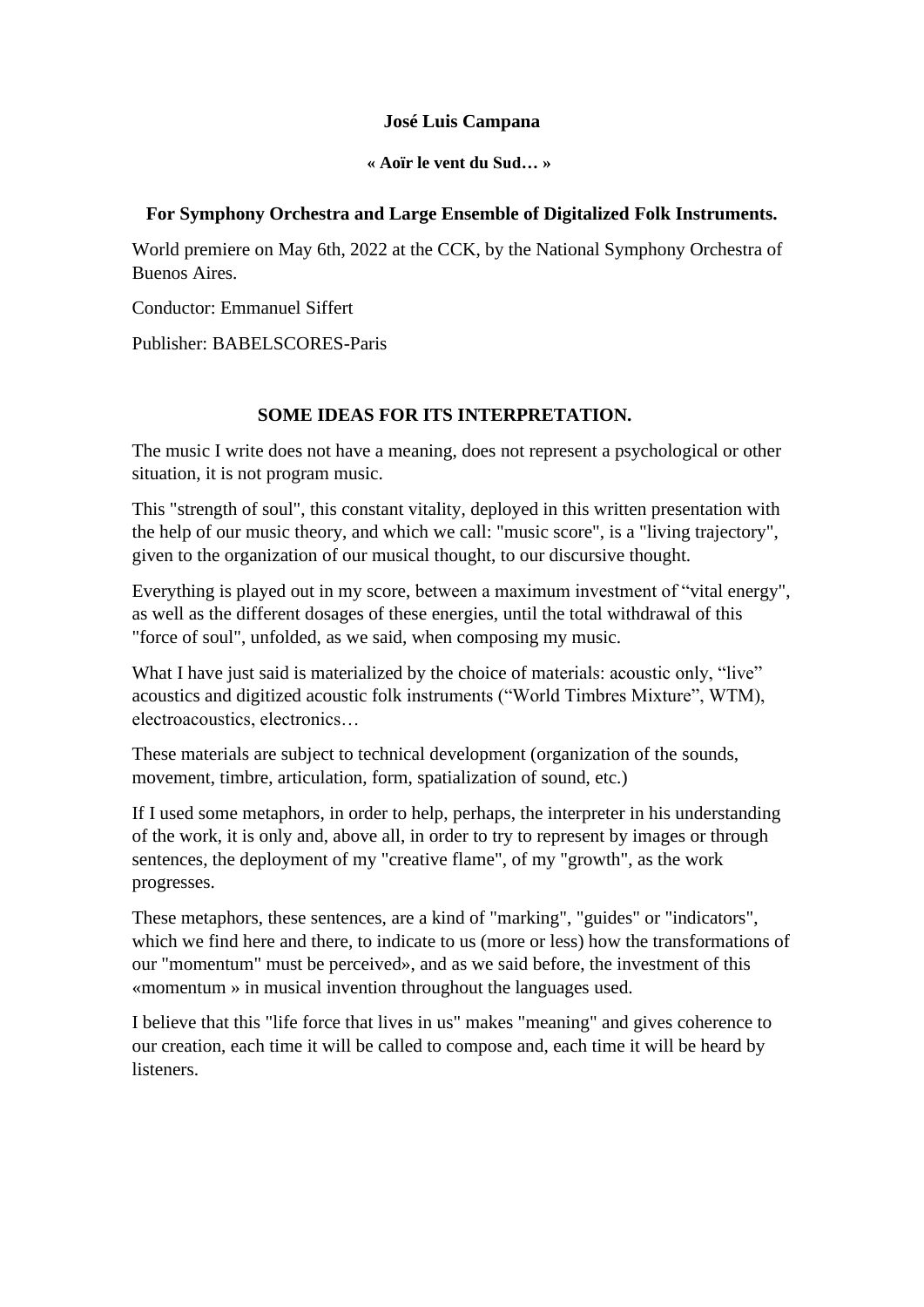# **MOVEMENT I**

Page 1, bar 2

The second measure (first beat), the fairly low VERTICAL BLOCK (after a short preparation of a single eighth note  $= 120$ ), should sound as if we would hear a large "explosion", a very loud and extremely violent sound, like a "crowd exploding with joy and shouting very loudly! ".

The orchestra should be asked (if necessary) to invest as much energy as possible.

We will find this same sound that explodes, at the beginning of Movement V, with huge vertical BLOCKS.

Then, a slow transition leads us to a "CORTEGE" which walks slowly, serious, melancholy, heavy, withdrawn and deep….

Page 2, bars 10 to 14, echoes between the wind instruments and the strings.

Page 3, bars 17 to 19, we have the same idea of echo as on page 2. Then, in bar 21, there is "a procession" which still walks slowly, but which we hear it moving away, very serious, sad and folded back, played by winds and strings against a resonant backdrop.

The movement ends in a great lull and would remain only silence, only tranquillity, disappearance...

From bar 24, a few echoes in the distance and lamentations come to us from the back of the stage, (they are the sounds of horns and orlos) over a grand rallentando and diminuendo.

It seems like time has stood still...

Stay focused and wait about 6 or 7 seconds, before attacking movement II.

The idea is to empty the listener's perception, before listening to the movement II (very different from movement I).

## **MOVEMENT II**

Page 1, Counterpoint, undulating lines that compress and expand, like a "weft made of serpentines", like a "canvas made with moving lines", it is a "fabric", a "texture", play with a lot of lightness, we have to dialogue between the instruments of the orchestra "live" and ITOS (popular recorded instruments).

Create a "cross-fade", make chamber music between the soloists, the texture becomes complex between all these undulating lines.

Combinations of timbres, speeds (accelerandos-rallentandos and rallentandosaccelerandos etc.). Respect as much as possible the dynamic contours of each line, contracted or dilated.

Page 2: Density increases, like a "constellation of energies, of varied forms and in permanent evolution".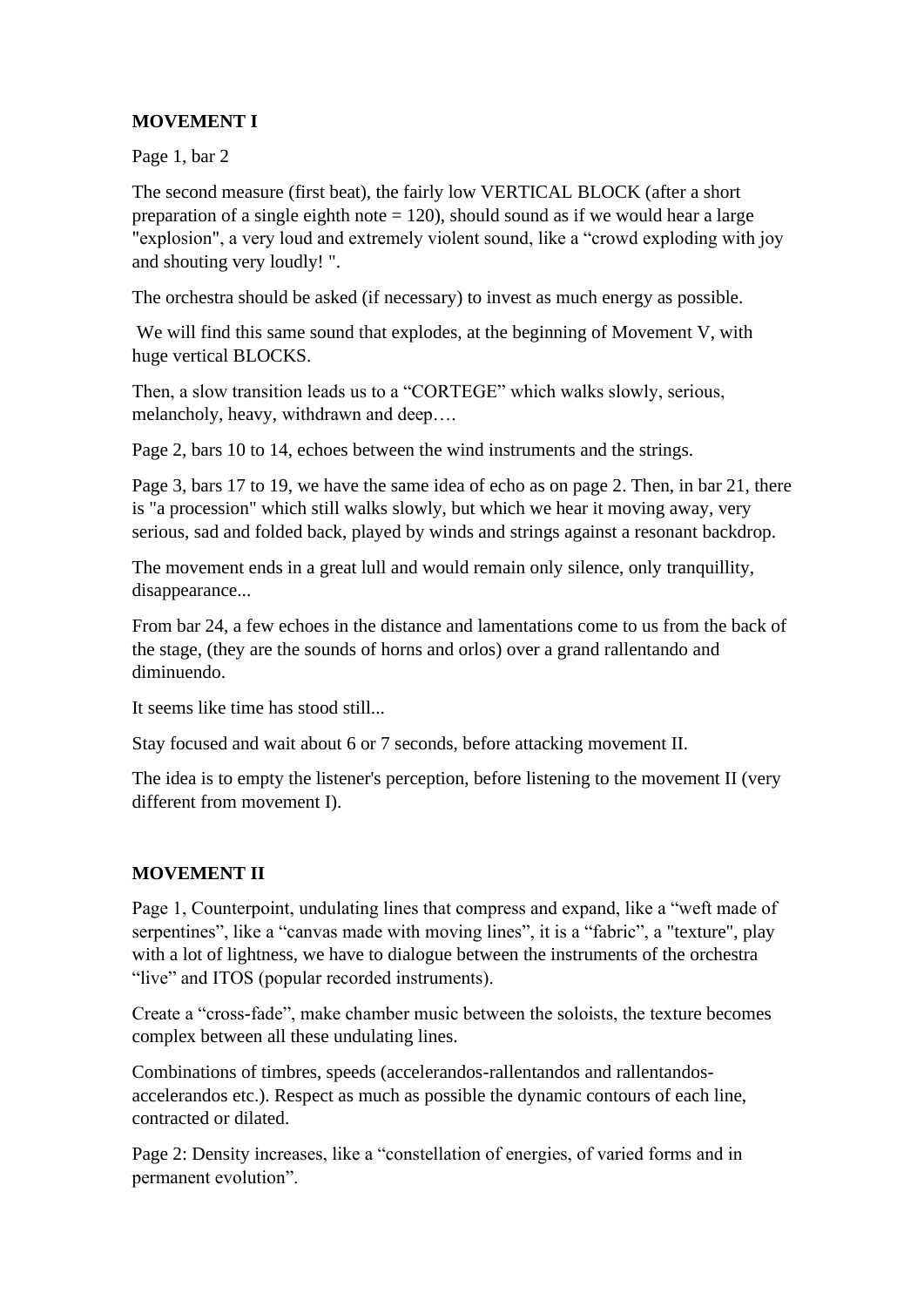Suddenly, measures 8 and 9, an unexpected "MACRO-FORM" reappears violently, it fills the entire sound space, from the treble to the bass.

Different superimposed rhythms, for example: the 1st. Pulse (Triolet, Sffz in the last part of the triplet) and, in the 2nd pulse (sixteenth note, eighth note with Sffz and triplet, the Sffz is in the last part of the triplet).

There are simultaneous BLOCKS, but moved by the articulation, by the Sffz

Page 7: The MACRO-SHAPE of bar 9, the big BLOCK, breaks down from bar 10, in imitations by the use of MICRO-SHAPES, "it explodes", there are "multiform" sounds, the attack is at the end of these forms, the beginning starts from zero (from nothing), like a piano sound, that we would record, and we would do it hear from the end (resonance) to the beginning (attack).

IMPORTANT: You must ALWAYS exaggerate the dynamics to the maximum, without ever losing either the energy or the continuity of the trajectories imprinted on the speech.

Measure 12, The lines at the beginning of the movement are similar, this time they all follow the same direction, they are building a new "frame", all the oblique lines rise from bass to treble and the heterogeneity, it is also found in the timbres of the chosen instruments which are repeated.

Start each individual line in "almost ZERO" dynamics and go towards the FFF etc….

From bar 15, a large, very violent TUTTI changes the texture in this part of the movement. The CORS must "explode", FILL the ROOM WITH SOUND as much as possible.

Page 9, a second HIGHLIGHT must still fill the room with sound, are two large TUTTIs in FFF, a first part of the two TUTTIs is played by the ITOS (popular recorded instruments) while, the second part, is played by the Symphony Orchestra " live".

Then, the great sonority is disintegrated, it is a kind of "great mass of energy" which is dispersed.

We listen to a background sound, a "halo", a kind of long resonance, a coloring of absolute silence.

### **Movements III and IV (without interruption)**

### **MOVEMENT III**

Pages 11 and 12:

Movement III begins with a great polyphony, (in the manner of the polyphonies of the Renaissance, see, for example, the Motet of Tomas Tallis with 40 real voices) played between the instruments of the "live" Orchestra and the ITOS (popular instruments).

You have to create a big, very melted sound, respect the dynamics as much as possible.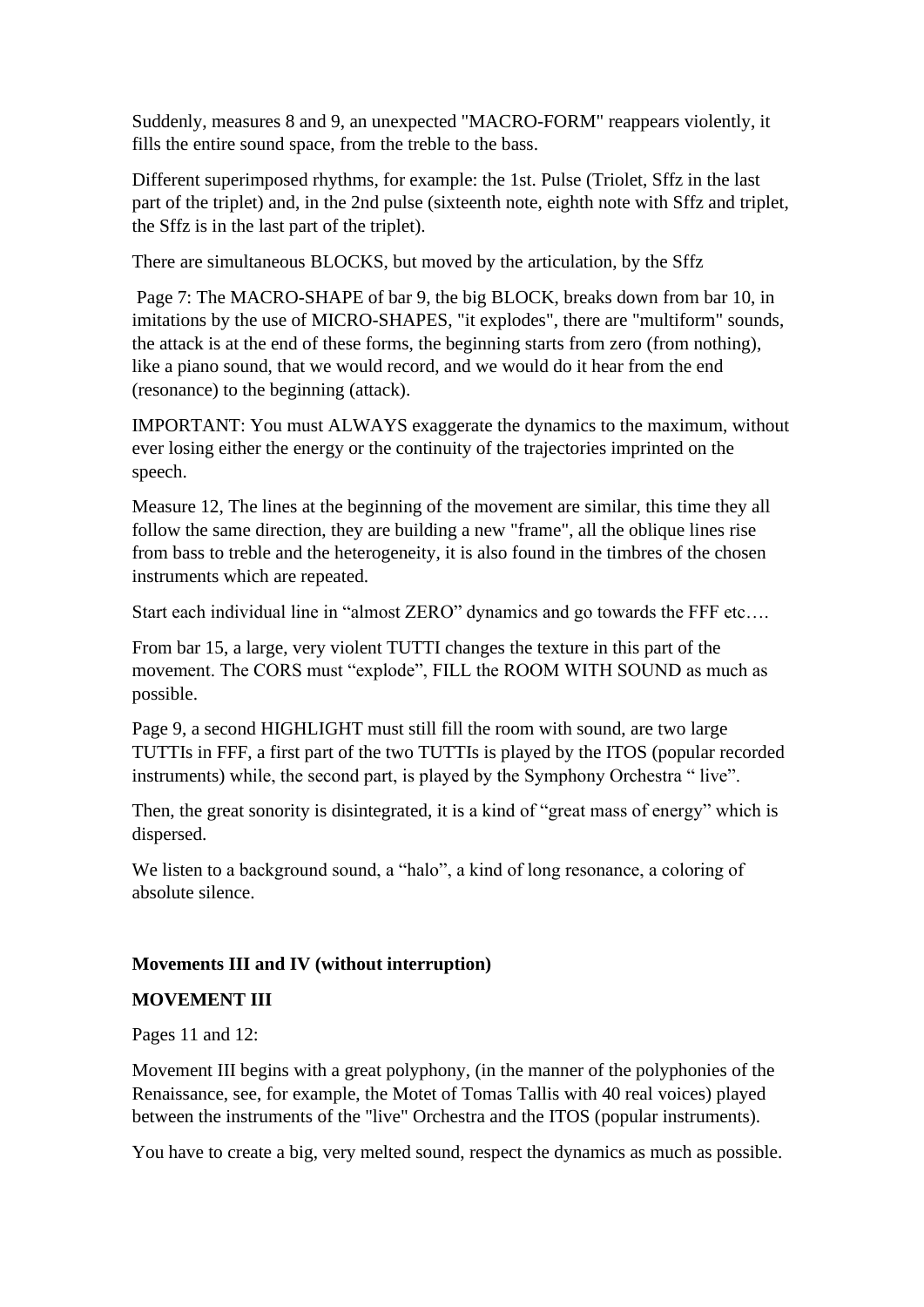It is a static atmosphere that slowly evolves towards great drama.

Within this great polyphony, the voices individually play very discreet dynamics.

Page 11, bar 7, a sound is perceived, it comes from very far away, it resurfaces from "nothing", it is a trumpet playing somewhere in the night (make sure that the trumpet puts its mute, and that it respects the written nuances to succeed this effect).

This "melancholy" trumpet runs through the whole of page 12 and continues, relentlessly, its slow rise in dynamics, "it approaches us more and more, makes itself known".

Page 13, in this "gloomy", dark passage, in which the trumpet continues to play, a surprise suddenly wakes us up: TWO cellos sing an agonizing melody, a torn melody, it's a song of farewell, of pain, you have to play with a lot of emotionality.

"A being alone, disoriented, wandering at night in deserted streets..."

It is necessary to retain the dynamics of the background sound, in no case, they must stifle the GRAND SOLO of two cellos.

Page 14, The two soloists EXTEND, stretch the sound in the high space, to further increase the tension... The trumpet is replaced, "another character comes to take its place" (the oboe).

Measure 36: The high Ab leads us to a moment of great tension in FFF. Bar 39, 40…The whole space is filled with sound in FFF.

If possible, it would be desirable for the conductor to stand in the middle of the room, in order to check whether the room is completely filled with sound, in case the orchestra does not give the maximum sound.

Create a feeling of extreme tension, with the maximum force, investment of all musicians.

This is a BIG HIGHLIGHT OF MOVEMENT III.

Measure 41, The huge sound gradually is DISINTEGRATED, as if "the lights of a village were going out one by one in the early morning".

Thus, we continue the disintegration of the SOUND SPECTRUM, which leads us to movement IV

### **MOVEMENT IV.**

Page 17, Some musicians play popular melodies on the hurdy-gurdy, the bagpipes, the sarangi, the erke…

Page 18, The space fills up, the counterpoint becomes denser, the density amplifies, the voices must mix, integrate into each other.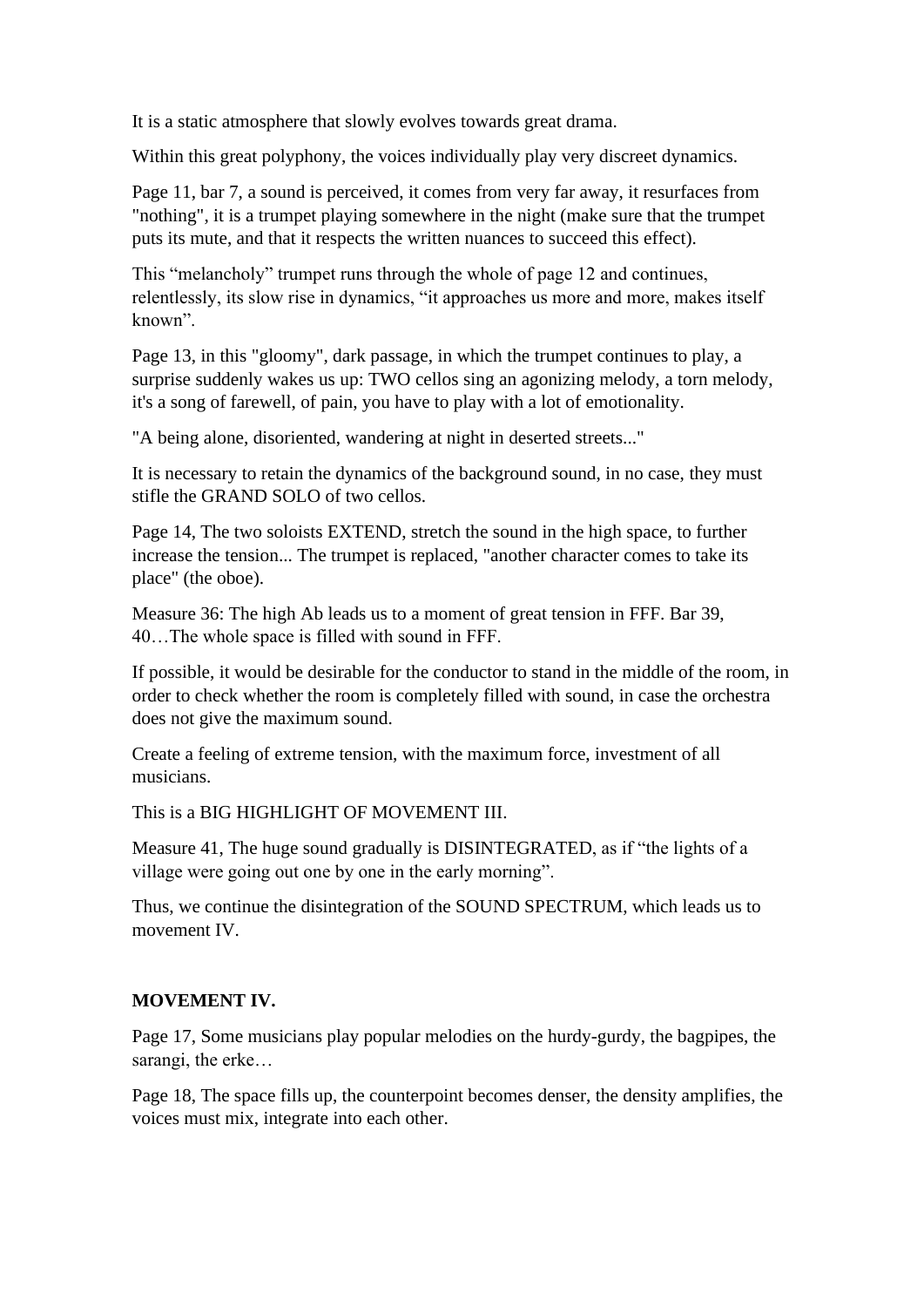The tension rises, once again, gradually. "It's like the increasingly strong wind that brings the sand", like a "swirl of sand which is announced", the polyphony settles in all the orchestra. The general dynamics must be between ZERO and MF.

A few "characters" (VP: main voices), take shape as if, through the sand, we will see shapes, with dark and indefinite contours… This great gesture will scatter, disperse

The whirlwind of sand passes, SILENCE sets in (BEAS 65, 66 and 67), they are waiting bars.

The public does not imagine the sequel that will take this fourth movement. Page 20, bars 68, 69 etc., "a storm is coming".

On page 21, the room must still be invaded by sound, with a great sound in FFF, there is a TUTTI, we must give the feeling that we have reached the maximum possible tension.

At bars 76, 77, 78… a second "great storm" is preparing, even stronger than the first, the four CORS shout! add even more drama.

Suddenly, this storm is dissipated, disappears all of a sudden.

Only a passage of desolation remains in PPPP, a huge contrast.

At bar 82, a few "glissandis" shapes look like "leaves carried by the wind in a desolate landscape".

WAIT about 6" before attacking Movement V. Let the listeners' ears rest.

### **MOVEMENT V**

From bar 1, we listen to a parade passing by, large sound blocks, a parade, a "Río de la Plata carnival murga" from Buenos Aires, like "Brazilian carnival batucadas"

There are MACRO-SHAPES that collide, become irregular compared to the regular pulsation of the beginning of the movement.

Pag. 24, The big blocks are disintegrated, sections in various tessitura remain.

Emphasize the SFFZ and the FFF…You have to draw the MICRO-FORMS in the displacements in relation to the pulsation.

Pag. 25, Different MICRO-FORMS, Accellerandis, Rallentandis, violent blocks, Crescendis and Diminuendis. It is necessary to draw these Micro-shapes well, in order to differentiate them.

IMPORTANT: NEVER LOSE THE CONTINUITY OF THE MOVEMENT, it is not necessary that the microforms become isolated.

At bar 15, (pg.25) They are rockets, like "fireworks", a material where its components take the same direction...

DIALOGUE WITH ITOS (popular instruments).